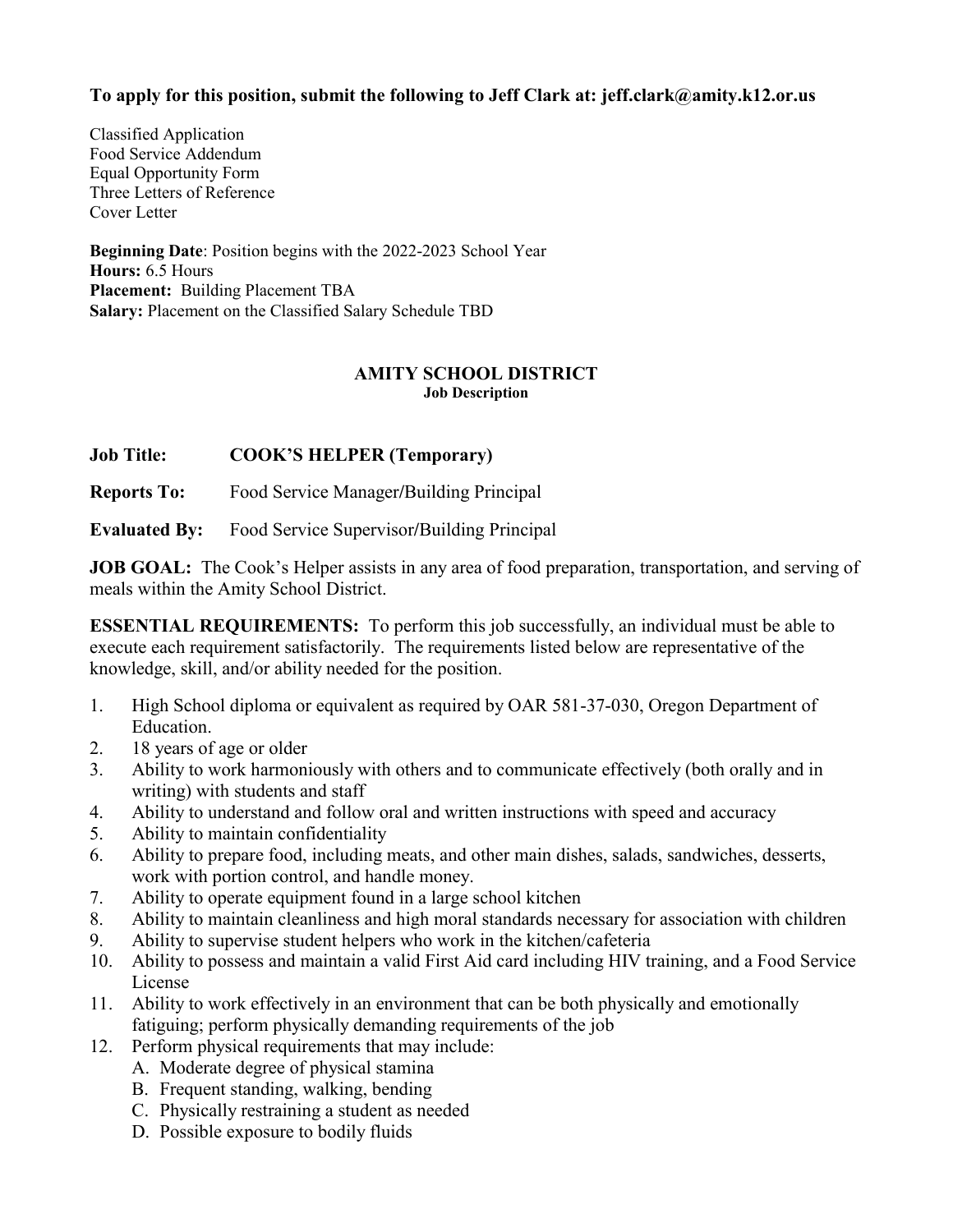13. Such alternative to the above requirements as the School board or the Administration may deem appropriate and acceptable.

**ESSENTIAL DUTIES AND RESPONSIBILITIES:** include the following: Other duties may also be assigned.

- 1. Assist in routine preparation duties (i.e., food preparation, setting-up serving areas, etc.)
- 2. Assist in serving of foods to students and staff making sure that supplies of food and beverages are maintained, filled, and clean up spills
- 3. Assist in the cleaning-up, putting food away, storing equipment, washing dishes, scrubbing pans, and cleaning food serving areas, sinks, tables, etc.
- 4. Assist in maintaining an inventory of food and equipment
- 5. Assume responsibility of being in charge of the kitchen in the middle/high schools as assigned
- 6. Maintain a high level of ethical behavior and confidentially of information bout students and staff
- 7. Transport food to other school locations as assigned
- 8. Participate in the in-service programs as assigned
- 9. Maintain appropriate professional conduct and communication toward all students, staff, and general public
- 10. Perform such other tasks (which may require knowledge of other job descriptions) as may seem to be appropriate to the Board or Administration.

# **CERTIFICATES, LICENSES, REGISTRATIONS, BONDING, AND/OR TESTING REQUIRED:**

- 1. Must posses a valid first aid card or the ability to attain one within 90 days of employment (ORS 342.169)
- 2. Must posses a valid Food Handlers License
- 3. Criminal Justice Fingerprint Clearance (Board Policy GCDA/GDDA-AR)
- 4. Pre-employment physical may be required

Reasonable accommodations for the application and interview process will be provided upon request and as required in accordance with the Americans With Disabilities Act of 1990. Persons with disabilities may contact Jeff Clark at 503-835- 2171 for additional information or assistance. Speech/Hearing impaired persons may contact the district assistance through the Oregon Relay at 1-800-735-2900.

**PHYSICAL DEMANDS:** The physical demands described here are representative of those that must be met by an employee to successfully perform the essential functions of this job. (See addendum)

**WORK ENVIRONMENT:** The work environment characteristics described here are representative of those an employee encounters while performing the essential functions of this job. (See addendum)

**TERMS OF EMPLOYMENT:** Days and hours to be arranged, with salary according to current schedule.

**EVALUATION:** Following the probationary period, performance of this job will be evaluated annually in accordance with provisions of the Board's policy on evaluation of classified personnel.

*I have read and understand the responsibilities and qualifications of this job description.*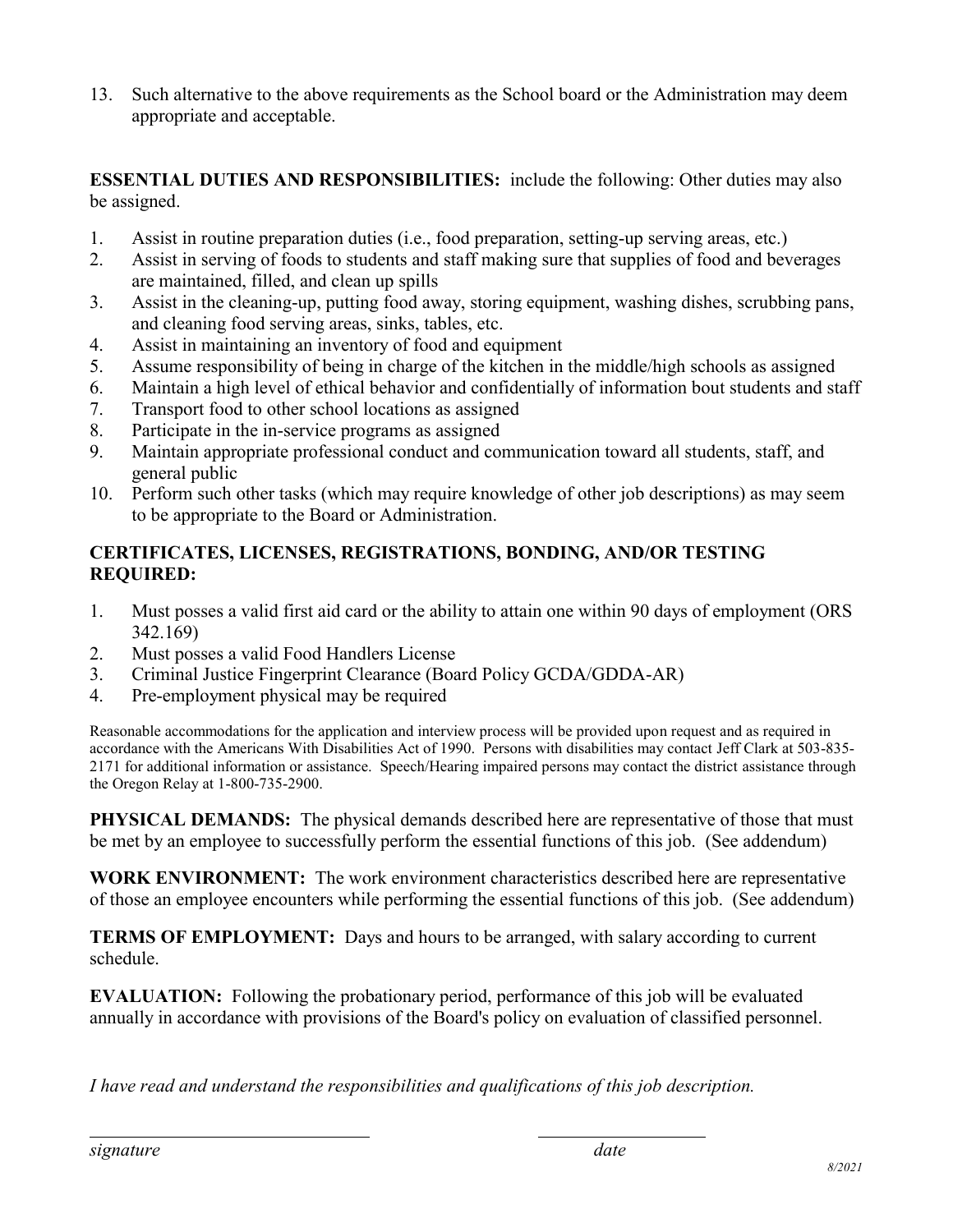#### **AMITY SCHOOL DISTRICT**

## **PHYSICAL DEMANDS AND WORK REQUIREMENTS**

# JOB TITLE: **FOOD SERVICE MANAGER ASSISTANT COOK, COOK'S HELPER**

## LOCATION:**ELEMENTARY, MIDDLE, HIGH SCHOOLS**

#### **SPECIAL HAZARDS / NOTES: (REQUIREMENTS OF VISION, HEARING, EXPOSURE TO HAZARDOUS CHEMICALS OR FUMES, ETC.)**

# **TOOLS / EQUIPMENT / VEHICLES: (THIS JOB REQUIRES SKILLS USING THE FOLLOWING BUT ARE NOT LIMITED TO THOSE LISTED)**

| <b>TOOLS &amp; EQUIPMENT</b> | Occasional | Frequently | Continuously |
|------------------------------|------------|------------|--------------|
|                              | Use        | Used       | Used         |
| Paper Cutter                 | X          |            |              |
| Copy Machine                 | X          |            |              |
| Laminator                    | X          |            |              |
| Book binder                  | X          |            |              |
| Typewriter                   | X          |            |              |
| Computer                     | X          |            |              |
| <b>TV/VCR</b>                | X          |            |              |
| Risograph                    | X          |            |              |
| Intercom                     | X          |            |              |
| Tape Recorder                | X          |            |              |
|                              |            |            |              |

## **VEHICLES**

# X

### **ENDURANCE**

## **HOURS AT ONE TIME**

|                                | $\sqrt{2}$<br>1/L |                |  |  |                |  |
|--------------------------------|-------------------|----------------|--|--|----------------|--|
| Sitting                        | $\overline{ }$    |                |  |  |                |  |
|                                |                   |                |  |  | $\overline{ }$ |  |
|                                |                   |                |  |  | $\overline{ }$ |  |
| Standing<br>Walking<br>Driving |                   | $\overline{ }$ |  |  |                |  |

# **TOTAL HOURS IN A WORK DAY**

|                     | $\sqrt{2}$<br>- 12 |  |  |                |  |
|---------------------|--------------------|--|--|----------------|--|
|                     | $\lambda$          |  |  |                |  |
| Sitting<br>Standing |                    |  |  | $\overline{ }$ |  |
| Walking<br>Driving  |                    |  |  | $\lambda$      |  |
|                     | $\lambda$          |  |  |                |  |

## **PHYSICAL**

| Lift $\&$    | Never | Occasional | Frequently  | Continuously |
|--------------|-------|------------|-------------|--------------|
| Carry        | $0\%$ | $1 - 33\%$ | $34 - 66\%$ | $67 - 100\%$ |
| $1-10$ lbs.  |       |            |             | Х            |
| $11-20$ lbs. |       |            |             | Х            |
| $21-50$ lbs. |       |            |             |              |
| $51-75$ lbs. |       |            |             |              |
| 76-100 lbs   |       |            |             |              |